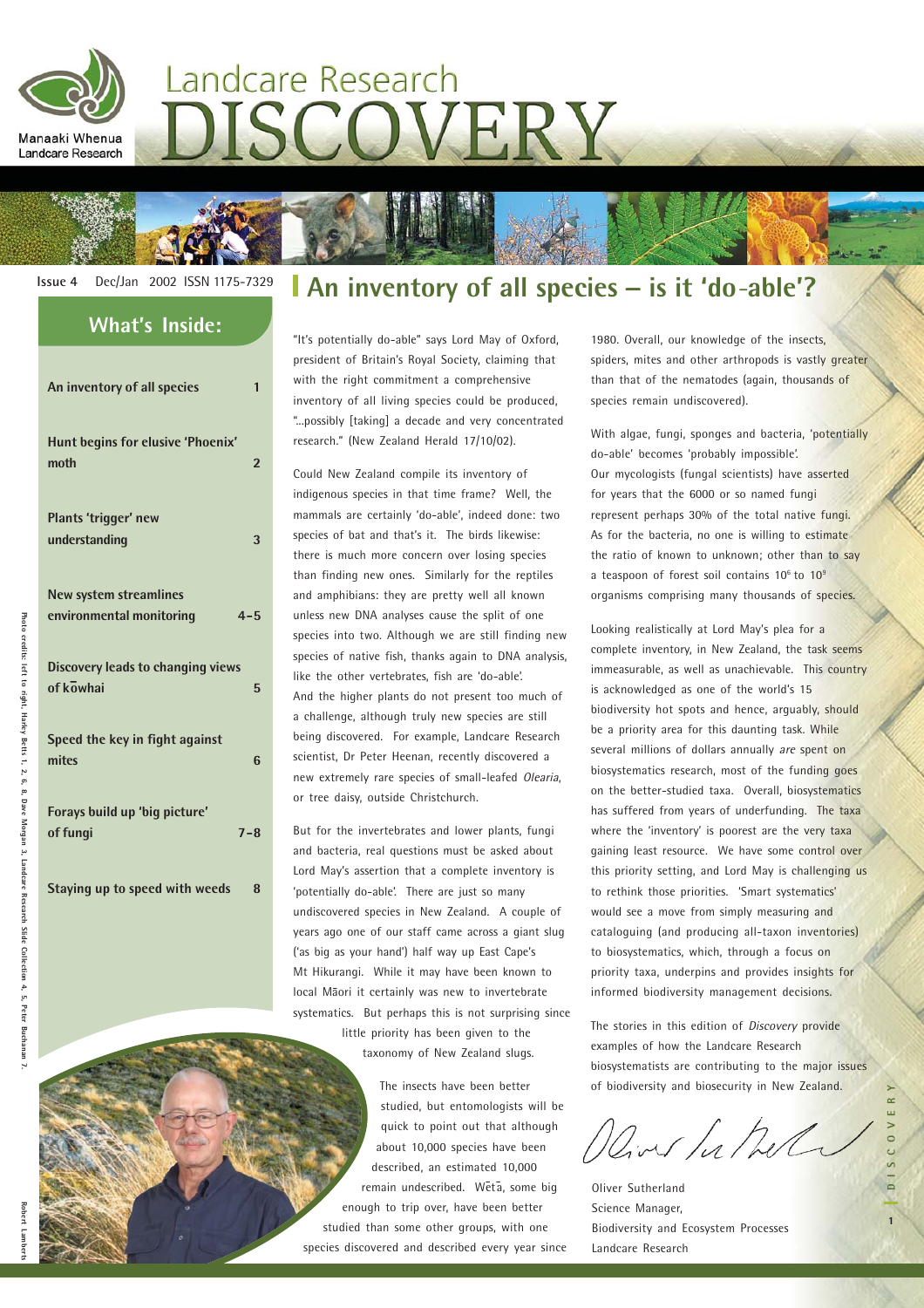#### **Hunt begins for elusive 'Phoenix' moth**

**Is it extinct? Or just waiting to fly back into the light?**

Landcare Research lepidopterist Dr Robert Hoare is on the trail of a large mystery moth that has not been seen since 1959. It has been cited as a species in need of urgent conservation<sup>1</sup>.

Titanomis sisyrota is (or was) an impressive moth with a wingspan of around six centimetres. Dr Hoare has christened the moth 'the Frosted Phoenix', to describe the pearly surface of its wings, and to reflect the

hope that it will 'rise from the ashes' and that the species can be saved.

Dr Hoare says the Frosted Phoenix is of special interest, as it appears to be a primitive and unique New Zealand species, with no close relatives anywhere.

"To lose a large and extraordinary moth such as this, which has evolved in unique conditions, is the invertebrate equivalent of losing the kakapo. However, the moth's existence has passed almost unnoticed by anyone but specialist entomologists.

"To save the species, if we can still save it, we must first rediscover it. To myself and other lepidopterists, such a find would be as sensational as Orbell's rediscovery of the takah e in 1948."

Dr Hoare has prepared a report that gathers together the few available details on the moth for the first time. There have been just ten recorded captures of T. sisyrota in New Zealand, and only eight specimens exist. Very little information on the moth's life cycle has been recorded. However, Dr Hoare has compared the moth's anatomical details and wing colour pattern with other species with known life histories, to try to determine the moth's biological and ecological requirements.

"The brown and black wing pattern with white edging on the forewing is typical of forest species that rest, camouflaged, on tree trunks during the day. Also, the females have large ovipositors that suggest that they lay their eggs in rotten wood, among bracket fungi, or by stems and roots of large monocotyledonous plants such as toetoe."

indeed a forest species, not a wetland species."

And just what is the likelihood that the moth is still out there?

"I have always felt that the moth is unlikely to be extinct, as it has always proved extremely elusive, and there are few people actively seeking moths in New Zealand at present."

> Dr Hoare says he would like to hear from anyone who has caught a moth that they believe may be the Frosted Phoenix. Any captured moth should be stored in a jar in a refrigerator to prolong its life.

*Female specimen of the Frosted Phoenix,* T. sisyrota. *The Frosted Phoenix can be distinguished from other moths by the white frosting around the forewing, and the black streaks in the middle of the wing, one containing a distinct white spot. The female has a long ovipositor, although this may not be easily visible in a live specimen.*

**Robert Hoare**

Dr Hoare has made preliminary approaches to the Department of Conservation and T - uhoe people of the Urewera forest,

providing them with details of the moth and

"The Urewera forest is the North Island's largest remaining native forest. Its dead wood and fungus-feeding insects may well include a population of this moth, if it is

asking them to look out for it.

1 Patrick, B.H.; Dugdale, J.S. 2000: Conservation status of the New Zealand Lepidoptera. Science for Conservation. Department of Conservation, Wellington, New Zealand. 136. 31 p.

Funding: Department of Conservation.

Contact: **Robert Hoare** Landcare Research, Auckland (09) 815 4200 HoareR@LandcareResearch.co.nz

#### **Apology**

Our article in Discovery 3, " 'Footprints' show regional sustainability" (p3) wrongly indicated the Ministry for the Environment as funder of the ecological footprint research. While the Ministry is completing work on ecological footprints for New Zealand and its regions, our article was based on earlier work by Garry McDonald. We apologise for any confusion or concern caused by this mistake.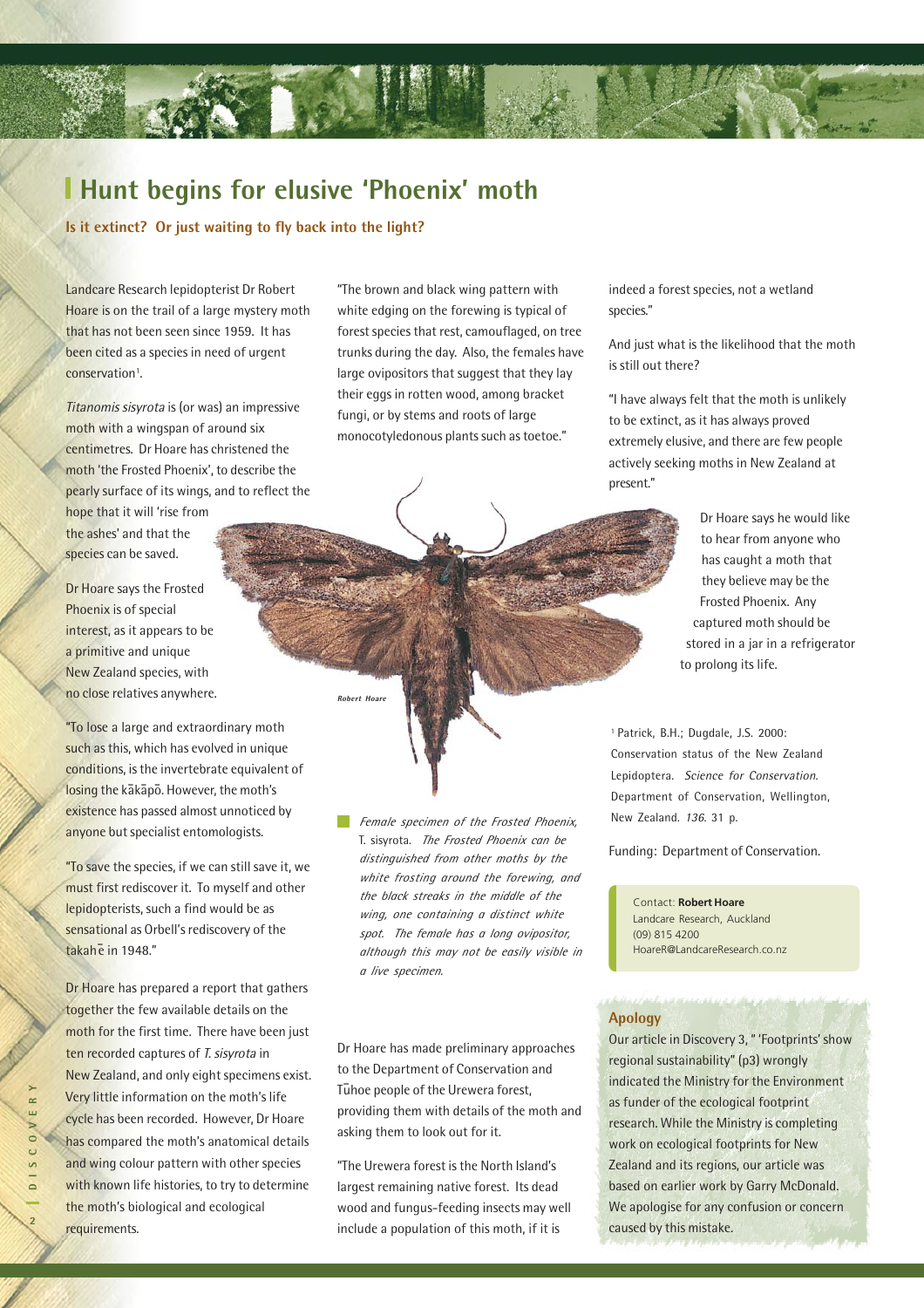#### **Plants 'trigger' new understanding**

**A Landcare Research study into why some trigger plants are more successful than others is adding to our understanding of why some plants flourish, while others become extinct.**

New Zealand's trigger plants are members of the Southern Hemisphere family Stylidiaceae and arrived millions of years ago from Australia or South America. They derive their name from a complex trigger mechanism in the flowers, which deposits pollen on probing insects and ensures cross-pollination.

Landcare Research molecular systematist Dr Steve Wagstaff joined forces with Australian scientist Dr Juliet Wege to trace the ancestry or whakapapa of New Zealand trigger plants by comparing their DNA sequences to their South American and Australian relatives and tracking the evolutionary changes. They predicted that new migrants that were forced to adapt would be less successful than those already well suited to New Zealand conditions.

Drs Wagstaff and Wege focussed on three genera of trigger plants: Phyllachne (which includes the ubiquitous alpine cushion plant P. colensoi), Forstera, and Oreostylidium. Oreostylidium is unique to New Zealand with just one uncommon species that is found in sphagnum bogs.

The research showed that Phyllachne and Forstera had more time to become established in New Zealand, arriving here about six million years ago, compared to Oreostylidium which arrived two million years ago. But the main advantage the first two have is that their ancestors were whiteflowered cushion plants that looked like them. In contrast, O. subulatum's bright pink ancestors looked very like its sister plant, Stylidium graminifolium.

"Its ancestors arrived here dressed in bright pink showy blossoms that were designed to attract specialist bees. Cross-pollination was necessary to produce viable seeds. However, in New Zealand there were fewer potential pollinators," Dr Wagstaff says.

"The species had to adapt quickly, losing its

pink colour and trigger mechanism in favour of the small, white flowers so common in New Zealand plants. These flowers have a more general appeal to a wider range of pollinators.

"It is likely that Oreostylidium has been struggling to become established in an ecological niche."

Systematic studies of the New Zealand flora reveal a remarkable history of dispersal, adaptation and extinction. As an island nation, our indigenous flora has evolved in isolation and we are constantly exposed to undesirable new plant arrivals. Knowing how our plants have evolved may help us to predict the future impacts of new arrivals.

"This research adds another piece to a fascinating puzzle," Dr Wagstaff says. "Our findings add weight to the theory that evolutionary success can be partly attributed to where the ancestors came from, what they looked like, and how long their descendants have been able to adapt to New Zealand's unique environment."

The results of Dr Wagstaff and Dr Wege's research have just been published in the American Journal of Botany.

Funding: FRST (Foundation for Research, Science and Technology)

Contact: **Steve Wagstaff** Landcare Research, Lincoln (03) 325 6700 WagstaffS@LandcareResearch.co.nz



Phyllachne colensoi, *a common alpine cushion plant in New Zealand.*



Oreostylidium subulatum, *a rare denizen of sphagnum bogs.*



**3DISCOVERY**  $\sim 0$  $\overline{c}$  $\overline{3}$ 

 $\sim$ 

**Steve Wagstaff**

*Its sister,* Stylidium graminifolium, *is found in eastern Australia.*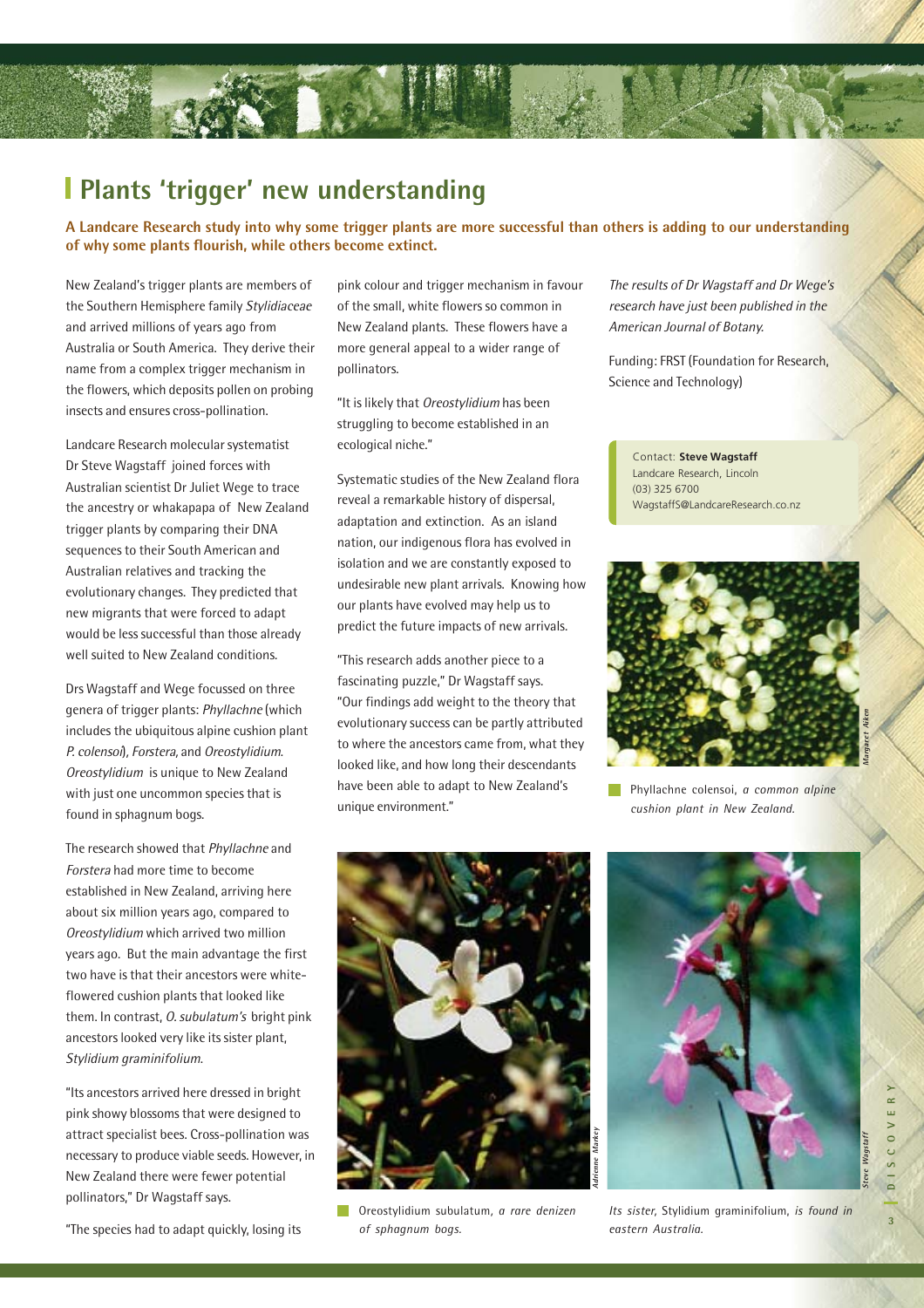

#### **New system streamlines environmental monitoring**

**Landcare Research scientists have developed a unique computer-based tool that improves the efficiency of environmental monitoring, in response to greater demand for research that helps assess and protect native biodiversity.**

KOIORA-BIOASSIST™ helps to capture, store and record the thousands of pieces of information collected in biological surveys. **BIOASSIST stands for BIOdiversity** ASSessment using Information Systems and Taxonomy. KOIORA means 'life', and also 'a quick or sharp mind'. In this case, the 'sharp mind' is the computer system and the microscopes and digital image technology that support it. Scientists and researchers are using the technology to build up an information database of New Zealand's invertebrate diversity.

KOIORA-BIOASSIST™ project leader Dr Marie-Claude Larivière says work on the system began in 1999, to address difficulties in meeting the increasing demand for insect identification and information services for biodiversity and environmental restoration projects. The system is loosely based on the BioTrack™ model developed by Macquarie University in Sydney, the only other system of its type in the world.

Traditionally, researchers assessing biodiversity (for example, of beetles as an indicator of forest health) follow a slow, painstaking process of writing labels for the thousands of beetles and other insects, detailing where, how and when they were collected. Once back at the lab, the thousands of pieces of data are laboriously typed into a computer. Researchers then face the immensely



*Dr Marie-Claude Larivière at one of the KOIORA-BIOASSIST™ workstations, checking identifications and entering data.*

difficult job of identifying enormous numbers of species based on drawings or descriptions. This process can take many months.

Dr Larivière says KOIORA-BIOASSIST™speeds up the process of such surveys by about a third. It uses three complementary systems involving barcodes, a database, and imaging technology. These are used with rapid diagnostic procedures that allow nonspecialists to sort species. Their results can be checked by trained taxonomists.

"Using KOIORA-BIOASSIST™, researchers head into the field with especially assigned

barcodes that reduce the need for handwriting labels for samples and specimens, and keying all the details into the computer. Barcodes are simply scanned, which saves time and reduces data-entry errors. The system also uses the biodiversity database manager software, BIOTA (R. Colwell, University of Connecticut, USA), which helps to store and sort the information on the specimens.

"But perhaps most importantly, KOIORA-BIOASSIST™ includes thousands of sophisticated images of invertebrates, which greatly assists in identification."

> The KOIORA-BIOASSIST™ team is at the forefront of world expertise in the use of AutoMontage software to capture digital images of invertebrates. This system takes many partly focussed images of a specimen and collates them into one perfectly focussed image, thus giving greater detail to aid in identification. Head and dorsal shots of an insect are



*The quality of the image at left is low, due to reduced depth of field at high magnification. The image on the right was prepared using Auto-Montage software to increase the depth of field.*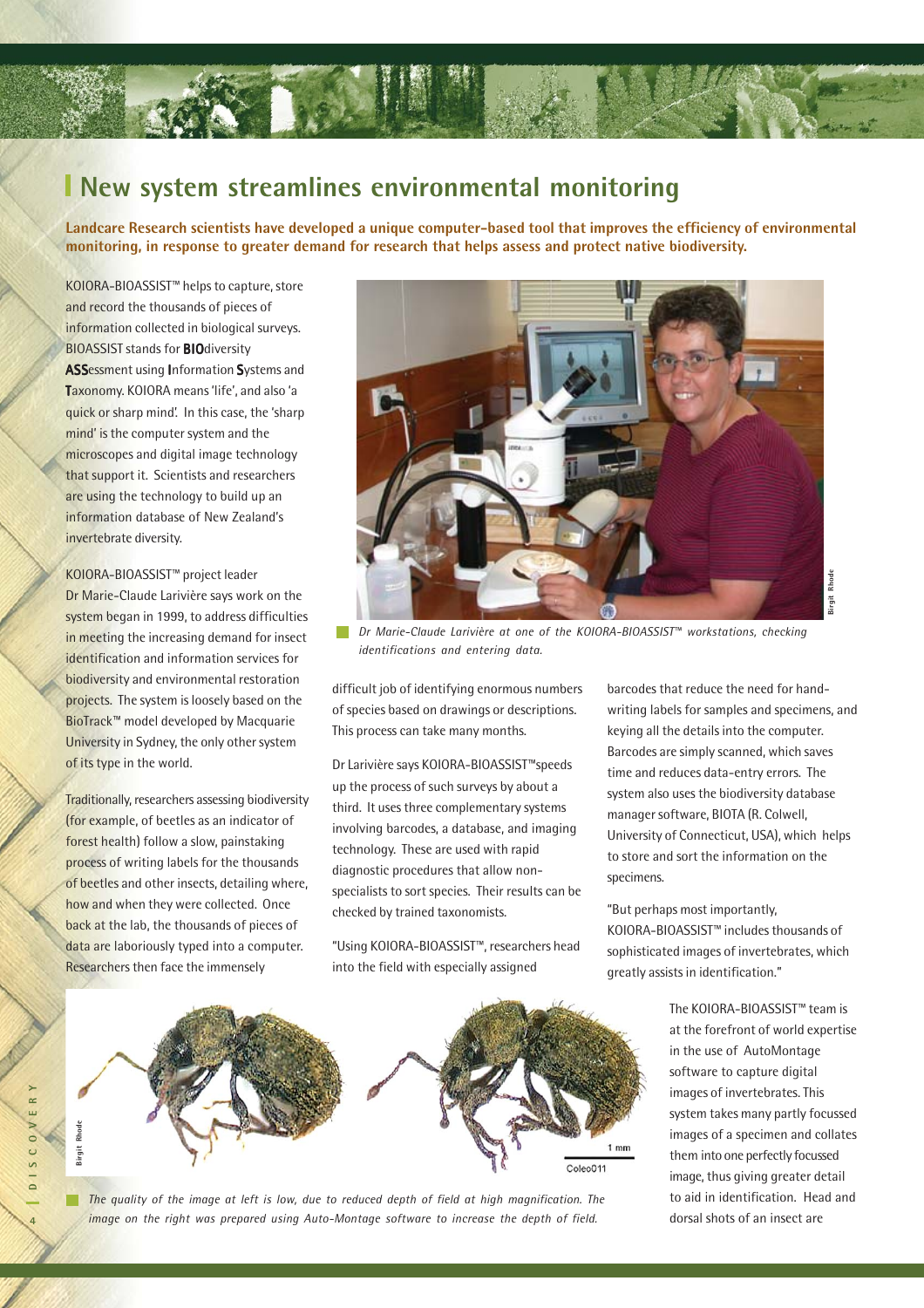taken, as well as close-ups of key features that may help in identification.

"We take these images of new specimens if they are not already in our database. This is complemented by images of specimens stored in the New Zealand Arthropod Collection, the country's largest collection of invertebrates, which is housed by Landcare Research.

"Access to this resource has been crucial to our success thus far, as is the taxonomic expertise of staff who verify the identifications."

KOIORA-BIOASSIST™ has an exciting future. It is now being used in FRST (Foundation for Research, Science and Technology) and commercially funded research projects, and is expected to prove extremely useful for archiving and auditing museum collections, and for teaching purposes. Future plans may involve online access to KOIORA-BIOASSIST™'s databases and procedures. It is also hoped that plants, fungi, and possibly also micro-organisms will be added to the tool.

Funding: FRST, NSOF (Non Specific Output Funding)

> Contact: **Trevor Crosby**, Landcare Research, Auckland (09) 815 4200 CrosbyT@LandcareResearch.co.nz

**Clive Appleton**, Landcare Research, Hamilton, (07) 858 3700 AppletonC@LandcareResearch.co.nz

The KOIORA-BIOASSIST website: www.bioassist.co.nz

## **Discovery leads to changing views of kowhai**

The discovery of five new species of kōwhai has fascinated the public, and is beginning to influence which species **are planted, and where.**

Last year, Landcare Research plant taxonomist Dr Peter Heenan and Department of Conservation scientist Peter de Lange published their intriguing new finding that .<br>there were in fact eight species of kowhai, rather than three, as previously thought. These new species have different growth habits, leaves, flowers and flowering times, as well as different habitats.

The new species are: Sophora molloyi, a rare, long-flowering shrub found on exposed headlands in the lower North Island; S. fulvida, a rare, hairy-leaved variety on volcanic outcrops from Marlborough to Waikato; S. godleyi from the central North Island; S. chathamica, found mainly in coastal areas of the North Island and on Chatham Island; and S. longicarinata, which was previously thought to be a variety of the common S microphylla.

Dr Heenan says he has fielded many hundreds of phone calls about the new species of k - owhai from people wanting to find out more. Even now, 18 months after the findings were published, there are still weekly enquiries.



*Renowned botanist Dr Eric Godley with*  $his$  namesake kowhai, Sophora godleyi, *which grows in the central North Island.*

"The degree of interest has been staggering. I have been particularly pleased to receive calls from nurseries and specialist growers of native plants wanting more information, and starting to use the new names.

"All of this will eventually help to conserve the kōwhai, particularly the more rare species. If people are aware of the characteristics and use local genetic material for planting, their kōwhai will grow better and there is less risk of hybridisation between the species."

Recently Dr Heenan made new discoveries concerning other native plants. He discovered a rare new species of Olearia or tree daisy, known only in Canterbury. He has also discovered a new species of the iconic herbaceous native plant, the rengarenga lily (Arthropodium), which is present in many gardens. Dr Heenan's findings will be published in coming months.

Funding: FRST (Foundation for Research, Science and Technology)

Contact: **Peter Heenan** Landcare Research, Lincoln (03) 325 6700 HeenanP@LandcareResearch.co.nz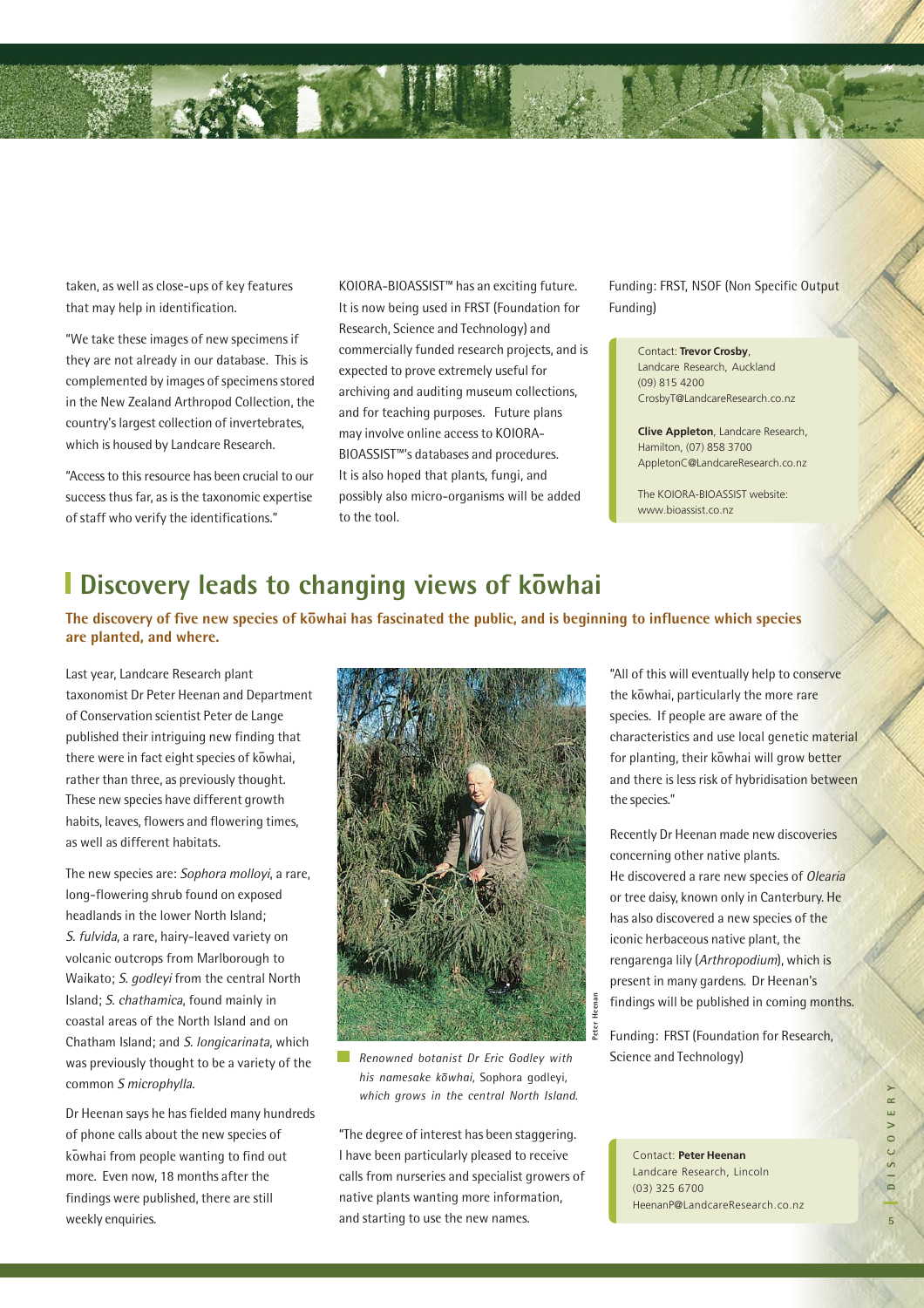

#### **Speed the key in fight against mites**

**Landcare Research has produced a set of user-friendly identification keys to help equip the Ministry of Agriculture and Forestry (MAF) for its job of protecting New Zealand and its trade relationships against tiny but mighty enemies.**

Mites are a highly diverse group of flightless spider-like creatures, and most are too small to be seen with the naked eye. Despite their small size, they can create big biosecurity problems; the varroa bee mite, for example, arrived undetected and will cost the country millions of dollars.

While some mites are parasites on insects, animals and humans, many others are pests that live off plants and stored foods such as grains and cheeses. Because of their extremely small size and incredible diversity, mites are notoriously difficult to identify.

Landcare Research acarologist (mite scientist) Dr Zhi-Qiang Zhang has been contracted by MAF Biosecurity to produce keys for identifying selected high-risk groups of mites that contain damaging pest species. Dr Zhang and his assistants studied thousands of new and existing mite specimens from plants, museums and collections including the New Zealand Arthropod Collection held by Landcare Research. They used microscopes capable of up to 5000x magnification to identify specific anatomical features, and then described and illustrated them.

The identification keys are crucial tools that



*Brown wheat mite* (Petrobia latens) *of the spider mite family* Tetranychidae, one of the 'high risk' families of mites.



*Dr Zhi-Qiang Zhang at work studying mite specimens in his laboratory.*

are enabling MAF's National Plant Pest Reference Laboratory to quickly determine if mites intercepted by MAF are from high-risk groups, and then to pinpoint their genus and species.

Dr Zhang says the keys not only help avoid the expense caused by new mites becoming established as pests, but also save importers crucial time and money. "Not all mites are

> pests, so it is important to identify them before deciding whether to fumigate.

> "Failure to identify mites correctly and rapidly creates delays in processing, and may lead to the return or destruction of a complete shipment. The keys speed up the identification process."

MAF National Plant Pest Reference Laboratory entomology group leader Alan Flynn says the keys also help save exporters money.

"Knowing what species of mites are present in New Zealand is crucial to negotiating continuing market access for exports. The use of the keys also aids New Zealand's efficiency in reassuring importers of New Zealand goods that we do not have particular mites."

Mr Flynn says the keys have proven to be extremely valuable tools for the laboratory.

"MAF has invested in four of them and has found them most useful. We want to continue this investment and build up our library of keys, to expedite identification of other mites."

Funding: MAF Biosecurity

Contact: **Zhi-Qiang Zhang**, Landcare Research, Auckland (09) 815 4200 ZhangZ@LandcareResearch.co.nz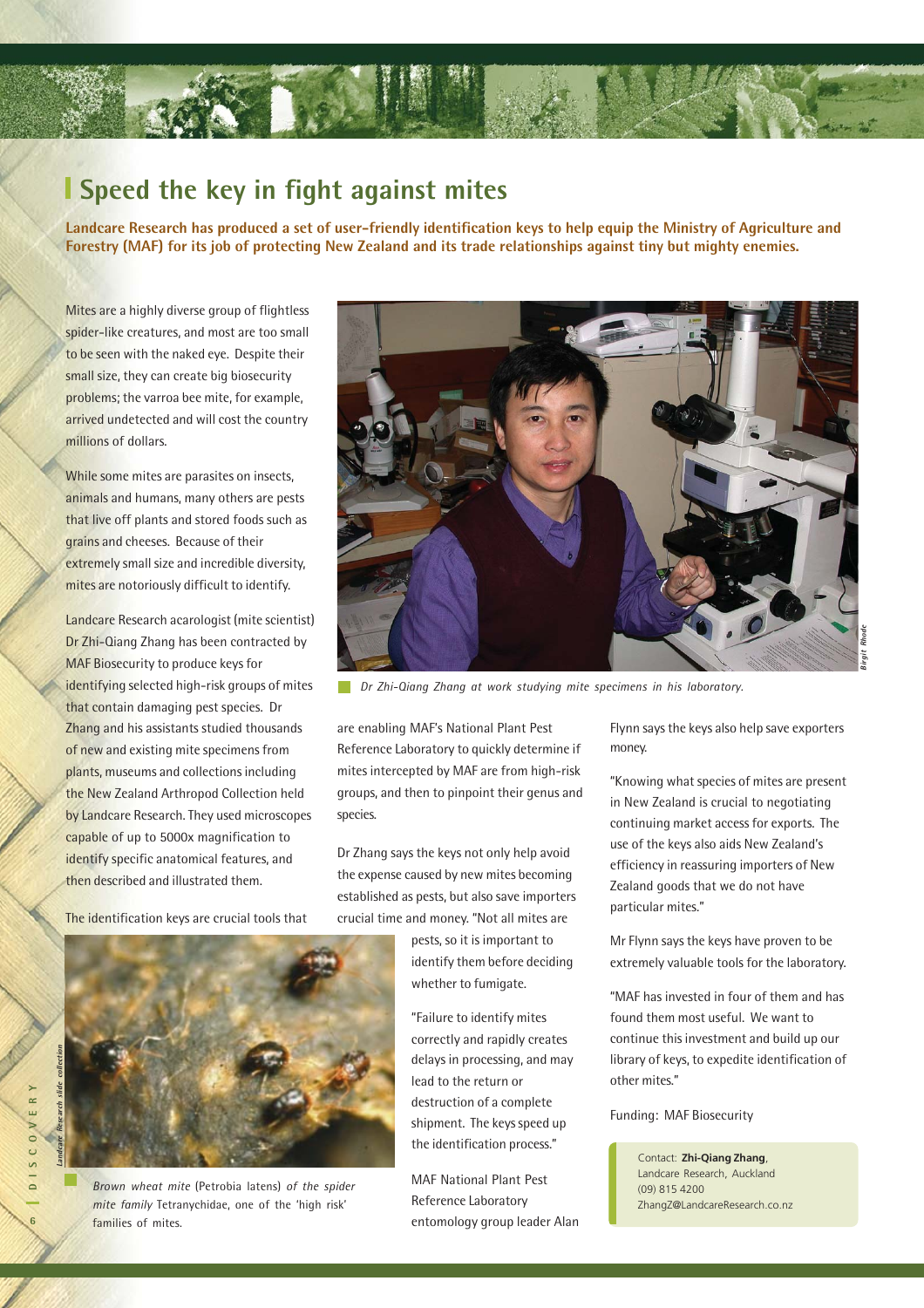

#### **Forays build up 'big picture' of fungi**

**Highly relevant but often ignored, fungi are arguably New Zealand's 'forgotten' biodiversity. The New Zealand Fungal Forays, organised in part by Landcare Research, are slowly but surely providing a profile of where to find different New Zealand fungi, and what they can tell us about forest health.**

The Fungal Foray, now in its 16<sup>th</sup> year, is held in a different part of the country each autumn, most recently in Haast this May. With the permission of the Department of Conservation and local landowners, fungal fanciers, both scientists and enthusiastic amateurs, scour a selected forest for good quality fungal specimens. Each night at base camp, specimens are identified and preserved. Specimens are then stored in recognised herbaria (plant and fungi libraries), where they can be used by researchers worldwide.

Landcare Research mycologist (fungal scientist) Dr Peter Johnston says the Fungal Forays are a means of getting to grips with the vast array of New Zealand fungi. About 6,000 species have been recorded and described here, but an estimated 14,000 are yet to be discovered. Dr Johnston says that even for those that have been described, few details may be available.

"Most of the recorded species have been seen at just one or two sites throughout the country. Knowledge about the ecology of a fungus, such as the kinds of plants, animals, and forests with which it is associated and diseases it may cause, is needed to understand its biology, and the role it may



*At the end of a day, specimens collected on the Fungal Foray are spread out for identification.*

play in maintaining forest health.

"At every new forest we go to, up to 90% of the fungi collected have not previously been recorded in that part of the country. This apparently high number reflects nothing more than a lack of distribution data."

"Over the next 10 to 20 years, we will develop an overview of the fungal species present in a healthy forest.

> "We may be able to tell if a forest is under stress by the presence or absence of particular kinds of fungi. In healthy forests, fungi perform essential functions such as decomposing and recycling nutrients, and providing a food source for invertebrates. This helps to maintain

the health of the whole forest."

At every Fungal Foray discoveries are made. One fungus found in Haast in May was the introduced and invasive orange pore fungus (Favolaschia calocera), a species that may be an 'indicator' of a forest under stress.

"This is the first time the orange pore fungus has been recorded so far south," Dr Johnston says. "Records from the Foray and other sources suggest that this species is most commonly found in highly modified sites, such as forest margins and small forest remnants.

"It may be that the orange pore fungus is invading these sites because the native species normally expected there have been lost, as they are sensitive to such forest disturbance. Therefore, the presence of the orange pore fungus may indicate a forest with an impoverished native fungal biota."

Dr Johnston says Fungal Forays also turn up many entirely new species. "One of the most striking examples in Haast was a large 'brain'

*for the first time.*